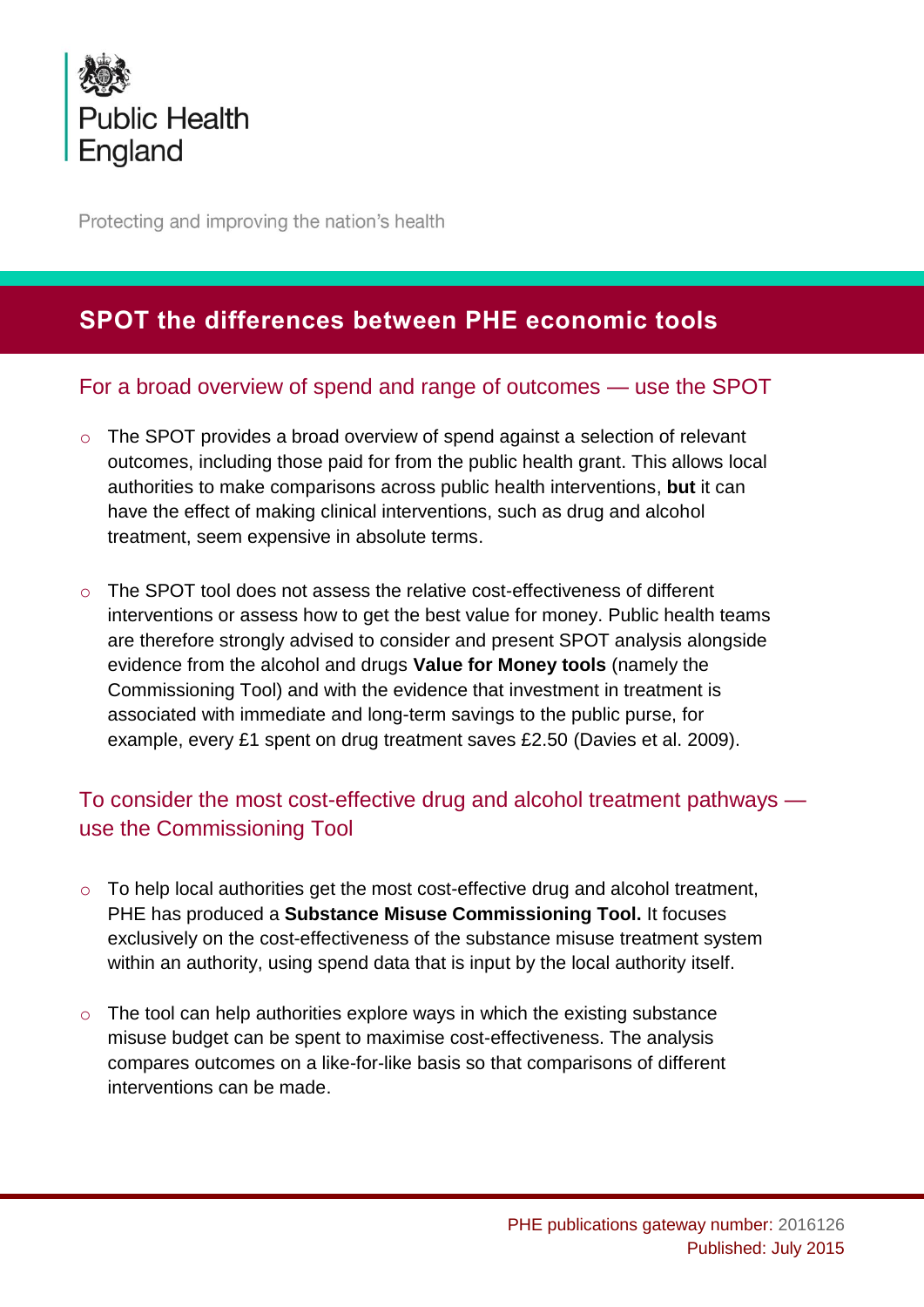|                           | <b>SPOT (public health component)</b>                                                                                                                                                                                                                                                                                                                                                                                                                                                                                                      | <b>Commissioning Tool</b>                                                                                                                                                                                                                                                                                                                                                                                                                                                                                                       |
|---------------------------|--------------------------------------------------------------------------------------------------------------------------------------------------------------------------------------------------------------------------------------------------------------------------------------------------------------------------------------------------------------------------------------------------------------------------------------------------------------------------------------------------------------------------------------------|---------------------------------------------------------------------------------------------------------------------------------------------------------------------------------------------------------------------------------------------------------------------------------------------------------------------------------------------------------------------------------------------------------------------------------------------------------------------------------------------------------------------------------|
| <b>Overview</b>           | Developed by PHE's Health<br>Economics Team as part of the<br>'Making the case for investing in<br>prevention' programme.<br>SPOT gives an overview of spend<br>and outcomes at local authority<br>level. It includes several measures<br>from different outcomes<br>frameworks, including the Public<br><b>Health Outcomes Framework</b><br>(PHOF).<br>Adult alcohol, adult drugs and<br>young peoples' alcohol and drugs<br>services expenditure vs. outcomes<br>are incorporated into the tool.                                         | Developed by PHE's Alcohol, Drugs<br>and Tobacco Division as part of its<br>Value for Money of prevention,<br>treatment and recovery interventions<br>programme.<br>The tool compares spend on the<br>treatment system with outcomes<br>recorded on the National Drug<br><b>Treatment Monitoring System</b><br>(NDTMS), specifically successful<br>completion of treatment (ie leaving<br>treatment free of substance(s) of<br>dependency).<br>The tool focuses on adult alcohol and<br>adult drugs spend and outcomes<br>only. |
| Aim                       | To support understanding of the<br>overall relationship between spend<br>and outcomes, by identifying areas<br>of significant variance which are<br>likely to require more in-depth<br>analysis.                                                                                                                                                                                                                                                                                                                                           | The aim of the Commissioning Tool<br>is the same as the SPOT, though<br>specifically relating to spend and<br>outcomes of different types of<br>treatments accessed by opiate users,<br>non-opiate users and alcohol only.                                                                                                                                                                                                                                                                                                      |
| <b>Target</b><br>audience | Health and wellbeing boards,<br>council officers, councillors                                                                                                                                                                                                                                                                                                                                                                                                                                                                              | Alcohol and drugs commissioners                                                                                                                                                                                                                                                                                                                                                                                                                                                                                                 |
| <b>Spend</b>              | The SPOT uses spend from the<br>DCLG returns of local authority<br>expenditure against the public<br>health grant. Financial returns are<br>made publicly available at different<br>stages of the financial year and<br>incorporated into the SPOT.<br>Depending on the time of year,<br>spend in the SPOT can represent<br>revenue out-turn (RO) or revenue<br>account (RA) allocation<br>(respectively, actual or planned<br>expenditure). For adult alcohol and<br>drugs expenditure, the DCLG<br>returns include all spend (structured | The tool requires adult alcohol and<br>drugs unit cost (daily spend) data<br>based on actual rather than planned<br>expenditure for different<br>interventions/settings: community<br>pharmacological, community<br>psychosocial, residential<br>rehabilitation and inpatient<br>detoxification.<br>Those who know their unit costs can<br>input this data directly.<br>Commissioners can also use the<br>inbuilt cost calculator to help them<br>disaggregate their integrated                                                 |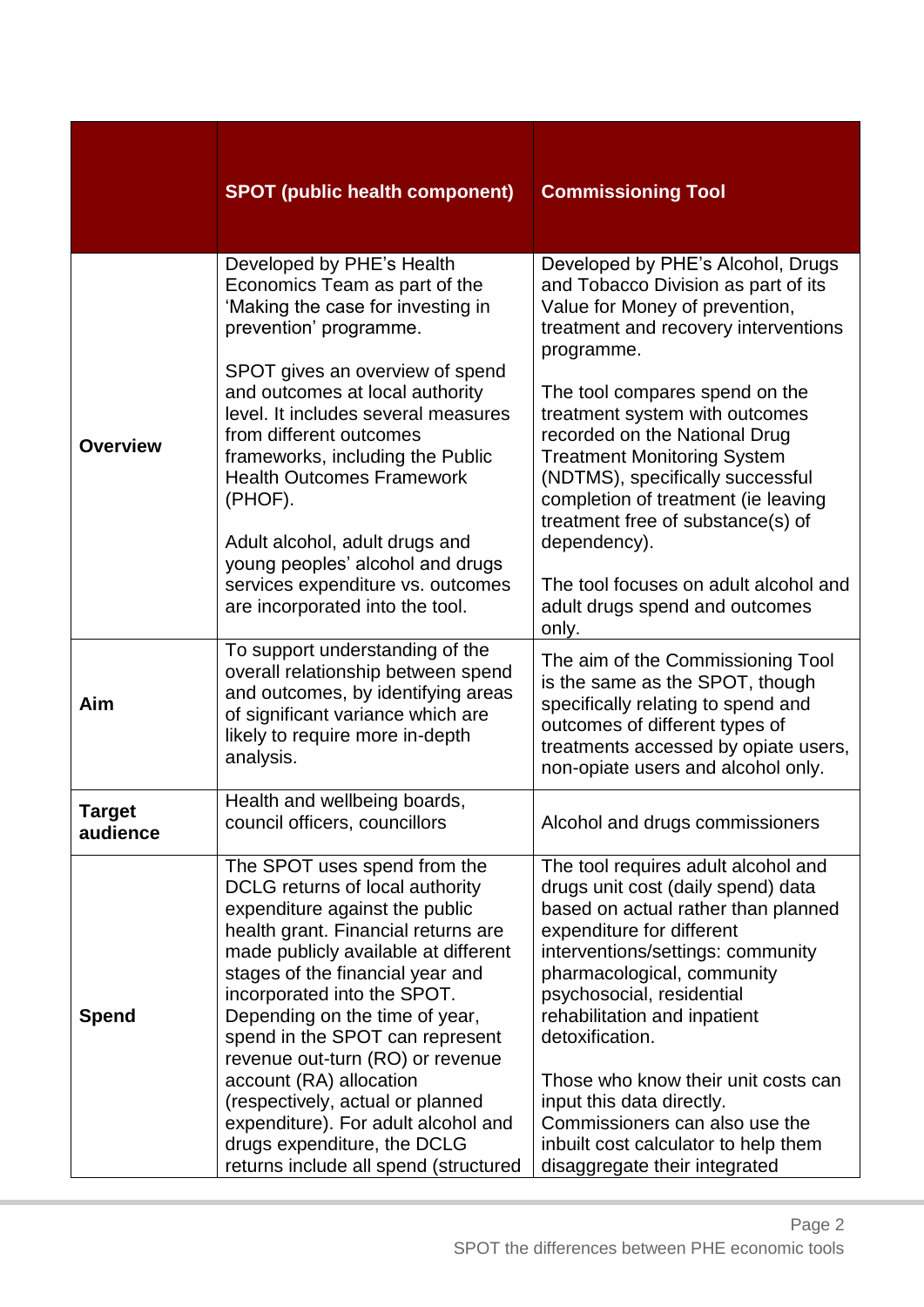|                  | <b>SPOT (public health component)</b>                                                                                                                                                                                                                                                                                                                                                                                                                                               | <b>Commissioning Tool</b>                                                                                                                                                                                                                                                                                                                                                                                             |
|------------------|-------------------------------------------------------------------------------------------------------------------------------------------------------------------------------------------------------------------------------------------------------------------------------------------------------------------------------------------------------------------------------------------------------------------------------------------------------------------------------------|-----------------------------------------------------------------------------------------------------------------------------------------------------------------------------------------------------------------------------------------------------------------------------------------------------------------------------------------------------------------------------------------------------------------------|
|                  | and non-structured).<br>The data collection exercise is<br>relatively new and, as such,<br>differences can be expected in how<br>local authorities report their<br>expenditure, which may limit direct<br>comparability.                                                                                                                                                                                                                                                            | substance misuse budgets into<br>expenditure on drugs and alcohol<br>structured and non-structured<br>interventions/settings.                                                                                                                                                                                                                                                                                         |
| Average<br>spend | Spend per person in each local<br>authority calculated by dividing total<br>spend by total resident population.<br>The denominator is the same for<br>every outcome in an authority,<br>thereby making comparisons across<br>public health and other interventions<br>easy to make. This approach has<br>limitations when applied to alcohol<br>and drugs, however, as spend per<br>person does not indicate what the<br>level of treatment need (prevalence)<br>in the population. | Spend per person in each treatment<br>pathway in each local authority,<br>broken down by opiate users, non-<br>opiate users and alcohol only clients.                                                                                                                                                                                                                                                                 |
| <b>Outcomes</b>  | Regarding adult alcohol and drugs,<br>the outcomes measured in the<br>SPOT are:<br>successful completions<br>(and no re-presentations<br>within 6 months) for<br>opiate, non-opiate and<br>alcohol users in structured<br>treatment<br>alcohol-related admissions<br>$\bullet$<br>to hospital<br>alcohol-specific admissions<br>to hospital (persons)<br>alcohol-specific<br>admissions to hospital<br>(persons, $<$ 18)                                                            | Successful completion of structured<br>treatment (ie leaving treatment free<br>of dependency) broken down by:<br>1. Client group: opiate users, non-<br>opiate users and alcohol only.<br>2. Pathway: combination of<br>interventions/settings that make<br>up a client's treatment journey<br>(community pharmacological,<br>community psychosocial,<br>residential rehabilitation and<br>inpatient detoxification). |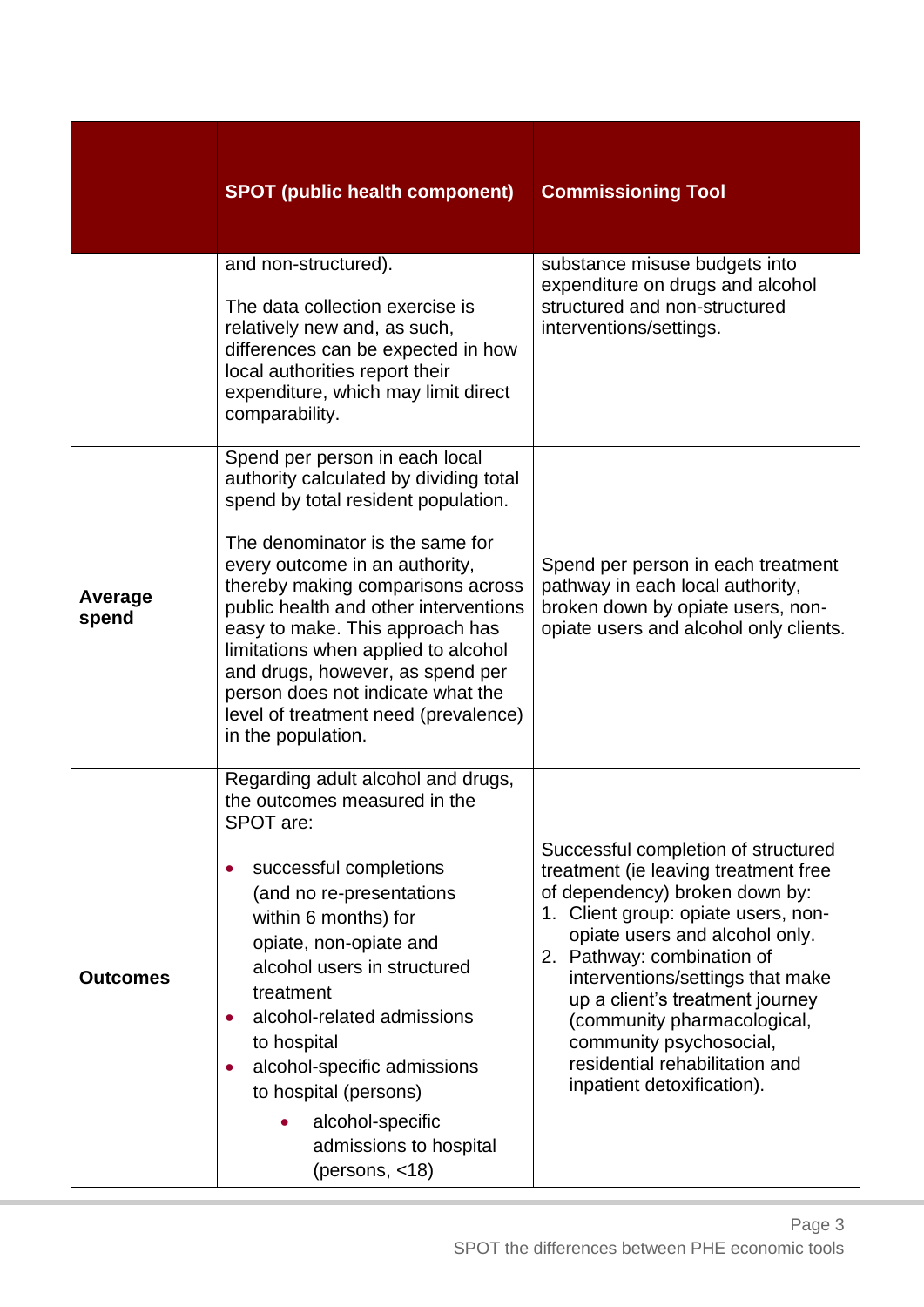|                        | <b>SPOT (public health component)</b>                                                                                                                                                                                                                                                                                                                                                                                                                                                                                                                                                                                                                        | <b>Commissioning Tool</b>                                                                                                                                                                                                                                                                                                                                                                                                                                                                                                                                                                                         |
|------------------------|--------------------------------------------------------------------------------------------------------------------------------------------------------------------------------------------------------------------------------------------------------------------------------------------------------------------------------------------------------------------------------------------------------------------------------------------------------------------------------------------------------------------------------------------------------------------------------------------------------------------------------------------------------------|-------------------------------------------------------------------------------------------------------------------------------------------------------------------------------------------------------------------------------------------------------------------------------------------------------------------------------------------------------------------------------------------------------------------------------------------------------------------------------------------------------------------------------------------------------------------------------------------------------------------|
|                        | alcohol-specific<br>$\bullet$<br>admissions to<br>hospital (men)<br>alcohol-specific<br>admissions to<br>hospital (women)<br>alcohol-related mortality<br>(persons)<br>alcohol-related<br>mortality (men)<br>alcohol-related<br>mortality (women)<br>alcohol-specific mortality<br>(persons)<br>alcohol-specific<br>mortality (men)<br>alcohol-specific<br>$\bullet$<br>mortality (women)                                                                                                                                                                                                                                                                    |                                                                                                                                                                                                                                                                                                                                                                                                                                                                                                                                                                                                                   |
| Cost-<br>effectiveness | SPOT is not a cost-effectiveness<br>tool; it is a diagnostic tool providing<br>a high-level overview of spend and<br>outcomes.<br>SPOT uses a nominal 'SPOT year'.<br>The spend data for that year is<br>typically the spend data for the most<br>recent financial year. The outcome<br>data for that year is the latest<br>available outcome data, which may<br>have some lag depending on the<br>specific data source. Ideally, one<br>would expect to spend and then<br>measure the impact on future<br>outcomes. However, in SPOT, the<br>outcomes precede the spending.<br>This is purely pragmatic and can be<br>justified in two ways: (1) users have | The current version of the tool<br>contains 2014/15 NDTMS data. It is<br>advised that 2014/15 spend data is<br>inputted for comparability. However,<br>as it is unlikely that unit costs would<br>change substantially annually, more<br>recent data may be inputted if this<br>were easier to obtain.<br>Cost-effectiveness in the<br>Commissioning Tool is defined as<br>spend per successful completion of<br>treatment. However, CEA is provided<br>at a lower level for combinations of<br>treatment making up the treatment<br>pathway of different types of clients<br>with varying level of complexities. |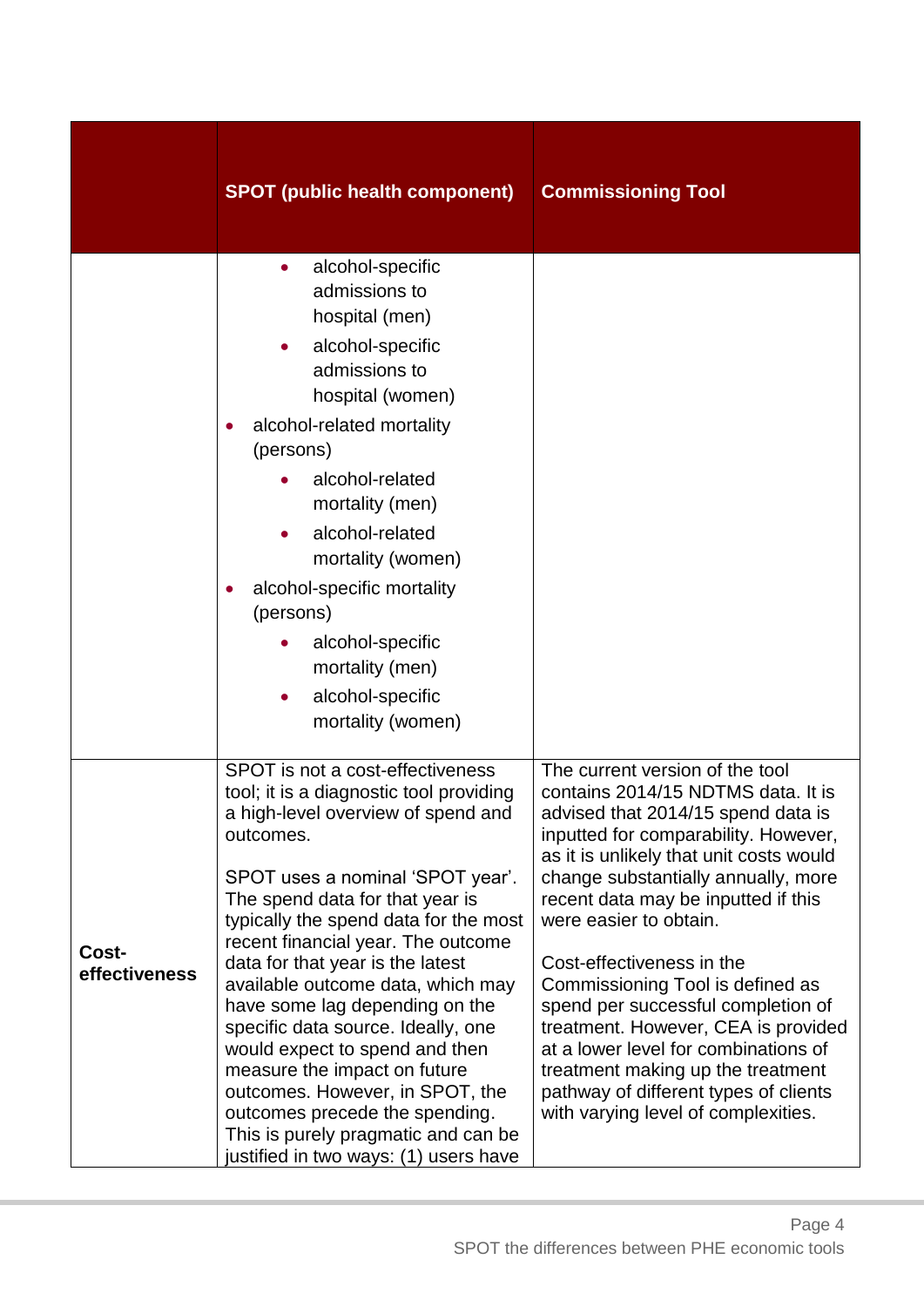|                     | <b>SPOT (public health component)</b>                                                                                                                                                                                                                                                                                                                                | <b>Commissioning Tool</b>                                                                                                                                                                                                                                                                                                                                                                                                                                                                                                                                                                                                                                                      |
|---------------------|----------------------------------------------------------------------------------------------------------------------------------------------------------------------------------------------------------------------------------------------------------------------------------------------------------------------------------------------------------------------|--------------------------------------------------------------------------------------------------------------------------------------------------------------------------------------------------------------------------------------------------------------------------------------------------------------------------------------------------------------------------------------------------------------------------------------------------------------------------------------------------------------------------------------------------------------------------------------------------------------------------------------------------------------------------------|
|                     | the latest data available, and (2)<br>previous spend probably correlates<br>well with current spend, and future<br>outcomes probably correlate well<br>with past outcomes.                                                                                                                                                                                           |                                                                                                                                                                                                                                                                                                                                                                                                                                                                                                                                                                                                                                                                                |
|                     | It is worth noting that the SPOT<br>does not distinguish spend per<br>person by opiate/non-opiate<br>outcome. Opiate clients are typically<br>more complex and can require more<br>intensive treatment. This is likely to<br>mean that areas with a high<br>proportion of opiate clients will<br>appear to be comparatively<br>spending more to achieve<br>outcomes. |                                                                                                                                                                                                                                                                                                                                                                                                                                                                                                                                                                                                                                                                                |
| <b>Drivers</b>      | Spend per local authority resident<br>and the outcomes.                                                                                                                                                                                                                                                                                                              | There are three key drivers of cost-<br>effectiveness in the tool: daily cost,<br>average number of days receiving an<br>intervention and the proportion of<br>successful completions.                                                                                                                                                                                                                                                                                                                                                                                                                                                                                         |
| <b>Benchmarking</b> | The default chosen comparator is<br>one of the nearest neighbours to a<br>local authority on a number of<br>measures. However, users can<br>select any local authority to<br>compare themselves against.                                                                                                                                                             | The benchmarking for opiate and<br>non-opiate users is a comparative<br>average based on the expected<br>performance of areas of similar<br>complexity profiles to the selected<br>authority. Measures of 'complexity'<br>include, among others, type of drug<br>used, age, housing status.<br>Adjusting by complexity of population<br>enables local areas to compare<br>against a benchmark that is more<br>attuned to the complexity of their<br>substance misusing population than<br>the crude national rate.<br>Benchmarking for alcohol only clients<br>is a national average based on levels<br>of consumption at the start of<br>treatment - statistical analysis has |